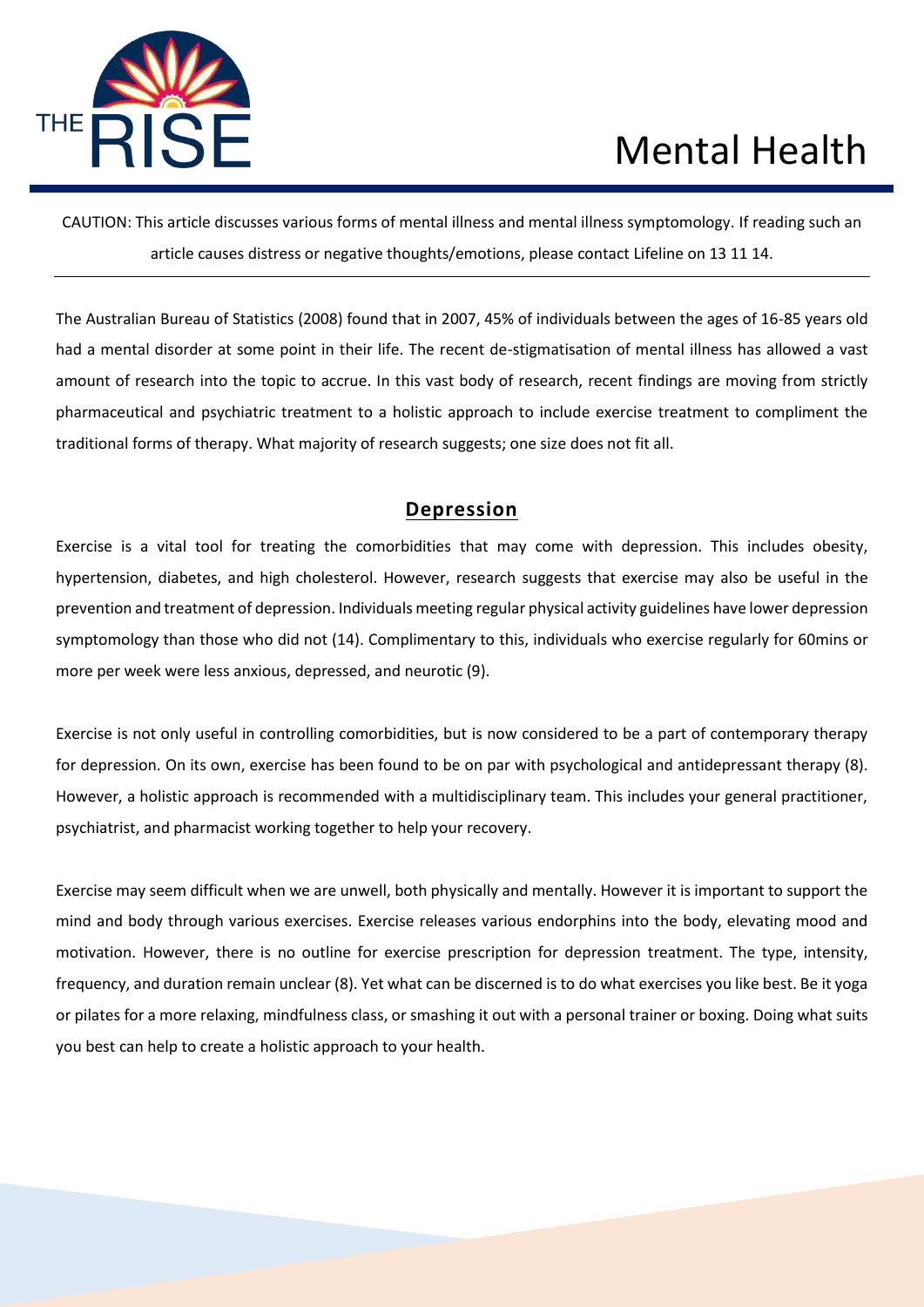

#### **Anxiety**

Everyone experiences anxiety from time to time, however clinical anxiety is sensations of worry or panic over long stretches of time. Anxiety can therefore lead to withdrawal, and avoidance of social situations. This results in individuals with anxiety related disorders reporting lower levels of physical activity (15). This avoidance of physical activity can lead to the comorbidities similar to depression, leading to a cycle of exercise avoidance due to anxiety (15).

The different varieties of anxieties have all been shown to benefit from exercise in some way or another when combined with traditional therapy. For individuals with panic disorder, exercise reduced anxiety symptoms however was not as effective alone versus use of antidepressants (13). Yet the use of both saw greater reductions in symptoms than either of the treatments alone (13). Social phobias benefit most from a combination of individual exercise programs to start combined with group cognitive behavioural therapy (13). In general, exercise has been recommended to reduce the incidence of panic attacks, as well as alleviate social anxiety disorders, phobias, and agoraphobia symptoms (1, 11).

There is substantial research linking better physical and mental outcomes to physical activity, yet there remains the question as to what physical activity. It is difficult to pinpoint which intensity, duration, and type is most effective at alleviating symptoms (13). While relaxing forms of exercise such as yoga and pilates have previously been recommended, more intense styles are emerging as preferable treatment options. Walking or running as a form of steady state exercise has been shown to alleviate stress and anxiety (4, 5, 10, 16). Resistance training has also been proven to reduce anxiety both acutely following exercise, but also chronically over time with repeated bouts of training (2, 6, 17, 18, 19). The research has found no difference in intensity of the training, however recommends three times per week, for one hour each session (2, 6, 17, 18, 19).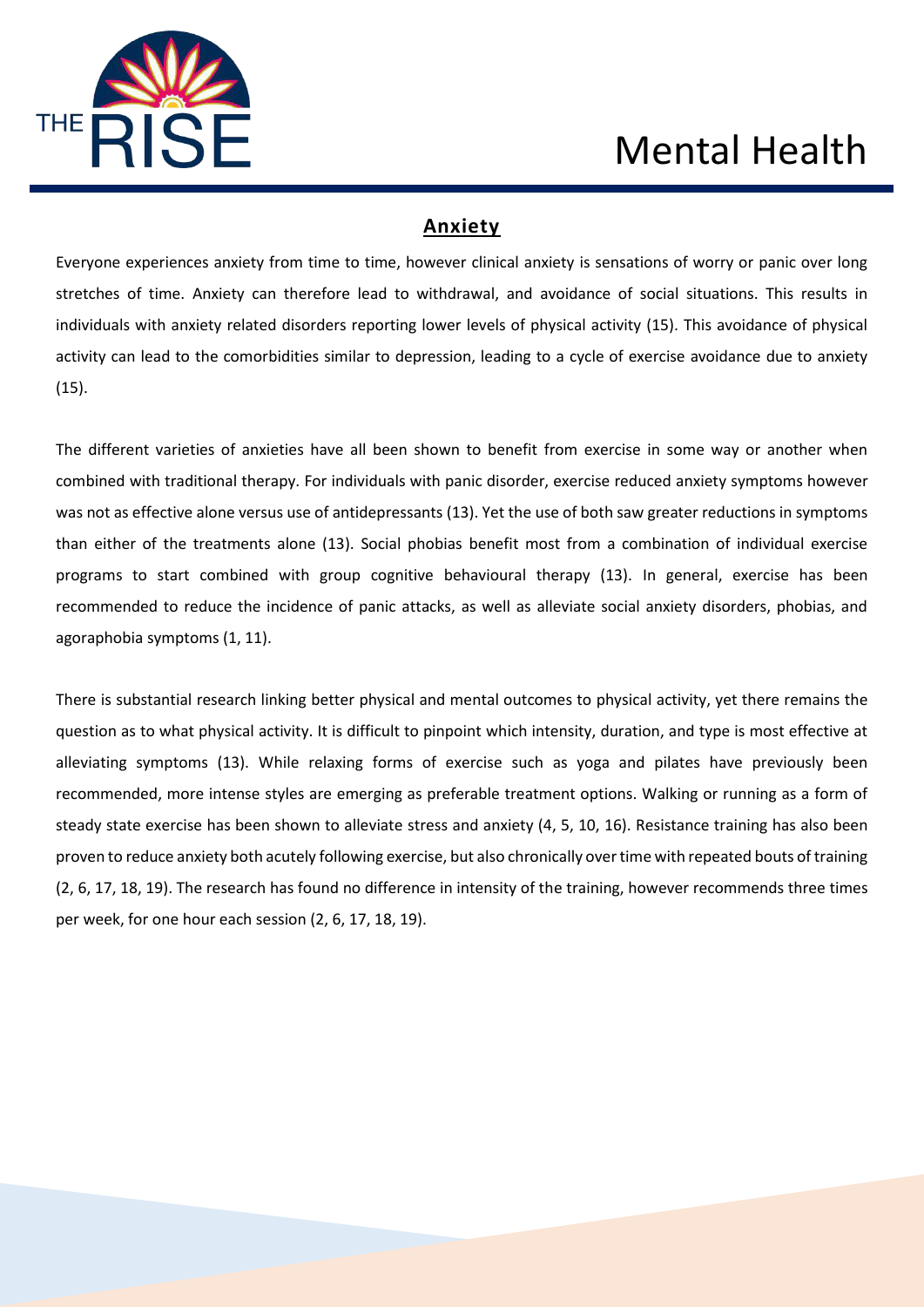

### **Eating Disorders**

Eating disorders and exercise prescription has previously been ill-researched due to the seemingly contradictory nature. Exercise addiction and eating disorders may be closely related, however are not always co-dependent in nature and can exist separate to the other. The main issue with exercise and eating disorders is addressing how to manage excessive physical activity (3). It has been proven that patients with eating disorders can safely participate in exercise programmes during treatment (12). Exercise can address comorbidities of eating disorders, including osteoporosis risk and poor self-perception.

In order to participate in safe, regular physical activity, the following recommendations should be followed (7);

- Employ a team of relevant experts
- Monitor medical status
- Create a written contract of how therapeutic exercise will be used
- Include a psych-educational component
- Positive reinforcement
- Graded exercise program of a mild intensity, tailored to the client
- Include nutritional information
- Debrief after sessions

By scheduling in with a personal trainer, exercise addiction can be avoided by only attending short, regular sessions. The trainer can then form a graded program starting with a moderate intensity and building up as you recover. By reshaping individuals ideas and attitudes regarding physical activity, and forming a supportive environment, mental and physical health can be enhanced.

#### **Summary**

The general theme of the current article is that exercise prescription for mental illness needs to be personalised and a part of a holistic approach to overall health. Before commencing any programme, it is important to consult with your general practitioner and psychiatrist as to whether exercise is right for you. Keeping everyone in your team up to date on your progress is important to ensure everyone is on the same page and working together. The unity between your trainer, general practitioner, psychiatrist, and even nutritionist can give you the best chance to recover from mental illness.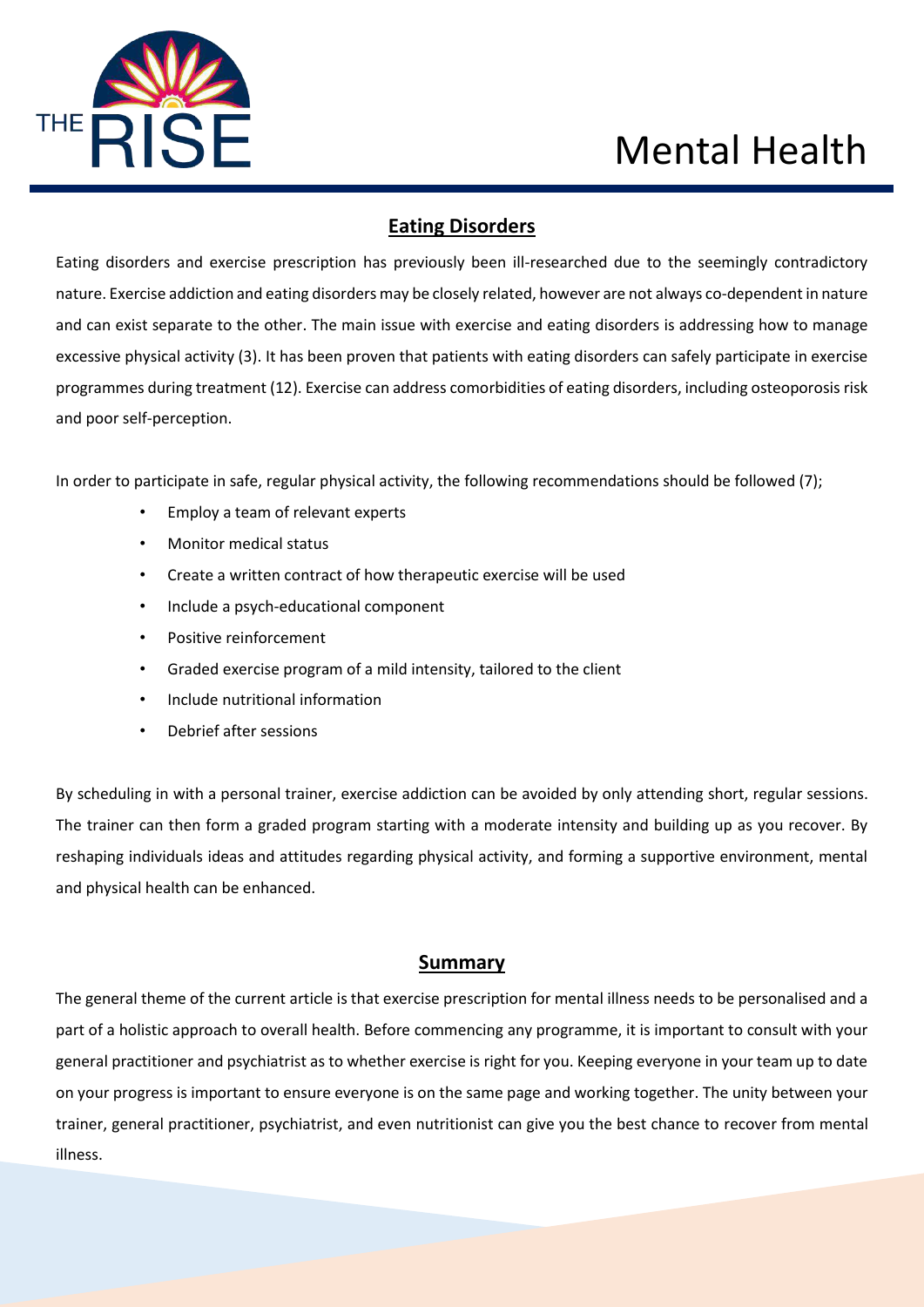

 As for what exercise is best, it is whichever exercise makes you feel the best. If you feel better in groups then our group fitness is for you. The RISE offers boxing for those who like to go hard, or a slower more relaxing pace such as yoga and pilates. Bayswater Waves also offers their 6am HIIT classes incorporating strength and cardio movements for an all-round workout. If being in crowds isn't your thing, you can take it easy in Bayswater Waves state of the art swimming or hydro pool. Or, if none of these appeal to you, our personal trainers are always available to help you on your health and wellness journey. You can pop in to either of our health clubs for a free consultation, or book in for regular personal training sessions to kick start your recovery. Whatever exercise modality suits you best, the City of Bayswater has great understanding employees ready to back you up every step of the way.

#### **References**

- 1. Asmundson, G.J.G., Fetzner, M.G., DeBoer, L.B., Powers, M.B., Otto, M.W., & Smits, J.A.J. (2013). Let's get physical: a contemporary review of the anxiolytic effects of exercise for anxiety and its disorders. *Depression and Anxiety, 30*(4), p. 362-373. DOI: 10.1002/da.22043
- 2. Bibeau, W.S., Moore, J.B., Mitchell, N.G., Vargas-Tonsing, T., & Bartholomew, J.B. (2010). Effects of acute resistance training on different intensities and rest periods on anxiety and affect. *Journal of Strength and Conditioning Research, 24*(8), p.2184-2191. DOI: 10.1519/JSC.0b013e3181ae794b
- 3. Bratland-Sanda, S., Rosenvinge, J.H., Vrabel, K.A.R., Norring, C., Sundgot-Borgen, J., & Martinsen, E.W. (2009). Physical activity in the treatment units for eating disorders: clinical practice and attitudes. *Eating and Weight disorders – Studies on Anorexia, Bulimia, and Obesity, 14*(2-3), p.e106-e112. DOI: 10.1007/BF03327807
- 4. Broocks, A., Bandelow, B., Pekrun, G., George, A., Meyer, T., Bartmann, U., Hillmer-Vogel, U., & Ruther, E. (1998). Comparison of aerobic exercise, clomipramine, and placebo in the treatment of panic disorder. *American Journal of Psychiatry, 155*(5), p.603-609. DOI: 10.1176/ajp.155.5.603
- 5. Brown, R.A., Abrantes, A.M., Strong, D.R., Mancebo, M.C., Menard, J., Rasmussen, S.A., & Greenberg, B.D. (2007). A pilot study of moderate-intensity aerobic exercise for obsessive compulsive disorder. *The Journal of Nervous and Mental Disease, 195*(6), p.514-520. DOI: 10.1097/01.nmd.0000253730.31610.6c
- 6. Cassilhas, R.C., Antunes, H.K.M., Tufik, S., & de Mello, M.T. (2010). Mood, anxiety, and serum IGF-1 in elderly men given 24 weeks of high resistance exercise. *Perceptual and Motor Skills, 110*(1), p.265-276. DOI: 10.2466/pms.110.1.265-276
- 7. Cook, B., Wonderlich, S.A., Mitchell, J., Thompson, R., Sherman, R., & McCallum, K. (2016). Exercise in eating disorders treatment: systematic review and proposal of guidelines. *Medicine and Science in Sports and Exercise, 48*(7), p.1408-1414. DOI: 10.1249/MSS.0000000000000912
- 8. Cooney, G., Dwan, K., & Mead, G. (2014). Exercise for Depression. *JAMA Clinical Evidence Synopsis, 311*, p.2432-2433. DOI: 10.1001/jama.2014.4930
- 9. De Moor, M.H.M., Beem, A.L., Stubbe, J.H., Boomsma, D.I., & De Geus, E.J.C. (2006). Regular exercise, anxiety, depression and personality: a population-based study. *Preventive Medicine, 42*(4), p.273-279. DOI: 10.1016/j.ypmed.2005.12.002
- 10. Diaz, A.B. & Motta, R. (2008). The effects of an aerobic exercise program on posttraumatic stress disorder symptom severity in adolescents. *International Journal of Emergency Mental Health, 10*(1), p.49-60.
- 11. Goodwin, R.D. (2003). Association between physical activity and mental disorders among adults in the United States. *Preventive Medicine, 36*(6), p.698-703. DOI: 10.1016/S0091-7435(03)00042-2
- 12. Hausenblas, H.A., Cook, B.J., & Chittester, N.I. (2008). Can exercise treat eating disorders? *Exercise and Sport Science Reviews, 36*(1), p.43-47. DOI: 10.1097/jes.0b013e31815e4040
- 13. Jayakody, K., Gunadasa, S., & Hosker, C. (2014). Exercsie for anxiety disorders: a systematic review. *British Journal of Sport Medicine, 48*(3), p.187-196. DOI: 10.1136/bjsports-2012-091287